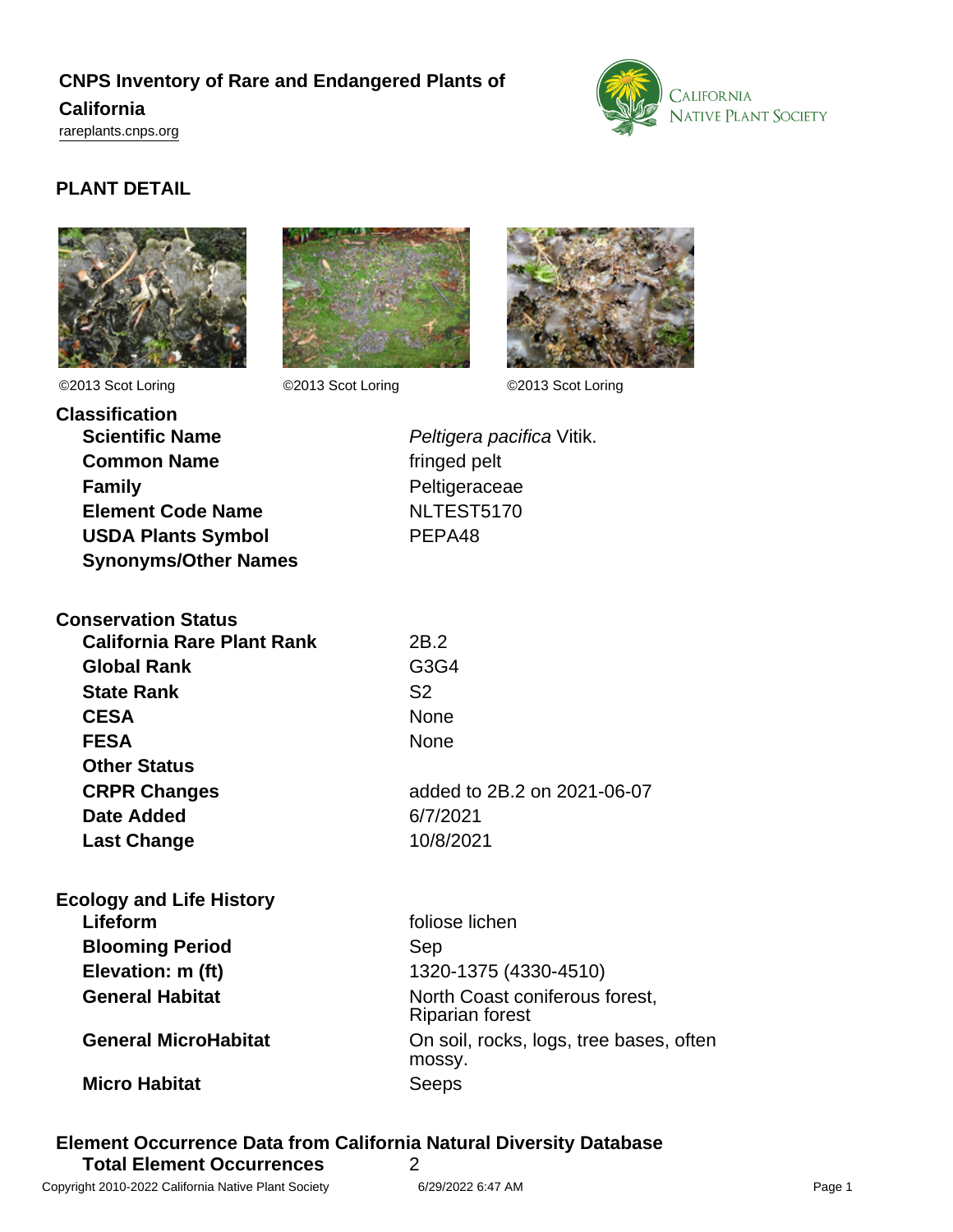#### **Element Occurrence Ranks**

| Excellent (A)              |   |
|----------------------------|---|
| Good (B)                   |   |
| Fair (C)                   |   |
| Poor (D)                   | 0 |
| None (X)                   | O |
| Unknown (U)                | 2 |
| <b>Occurrence Status</b>   |   |
| Historical, > 20 years     | 0 |
| Recent, $<$ 20 years       | 2 |
| <b>Presence</b>            |   |
| <b>Presumed Extant</b>     | 2 |
| <b>Possibly Extirpated</b> |   |
| <b>Presumed Extirpated</b> |   |

#### **Location**

**CA Endemic** No

#### **Counties**

Del Norte (DNT)

#### **States**

Alaska (AK), California (CA), Idaho (ID), Montana (MT), Oregon (OR), Washington (WA)

#### **Quads**

Devils Punchbowl (4112376), Hurdygurdy Butte (4112377)

#### **Notes**

Definitions of codes preceding a county and/or quad:

\* Presumed extirpated

(\*) Possibly extirpated

Species may be present in other areas where conditions are favorable. These data should NOT be substituted for pre-project review or for on-site surveys.

#### **General Notes**

Possiblythreatened by tree thinning and recreational activities. See Annales BotaniciFennici 22: 291–298 for originaldescription.

#### **Distribution**

#### **Threats**

**Taxonomy**

**Other**